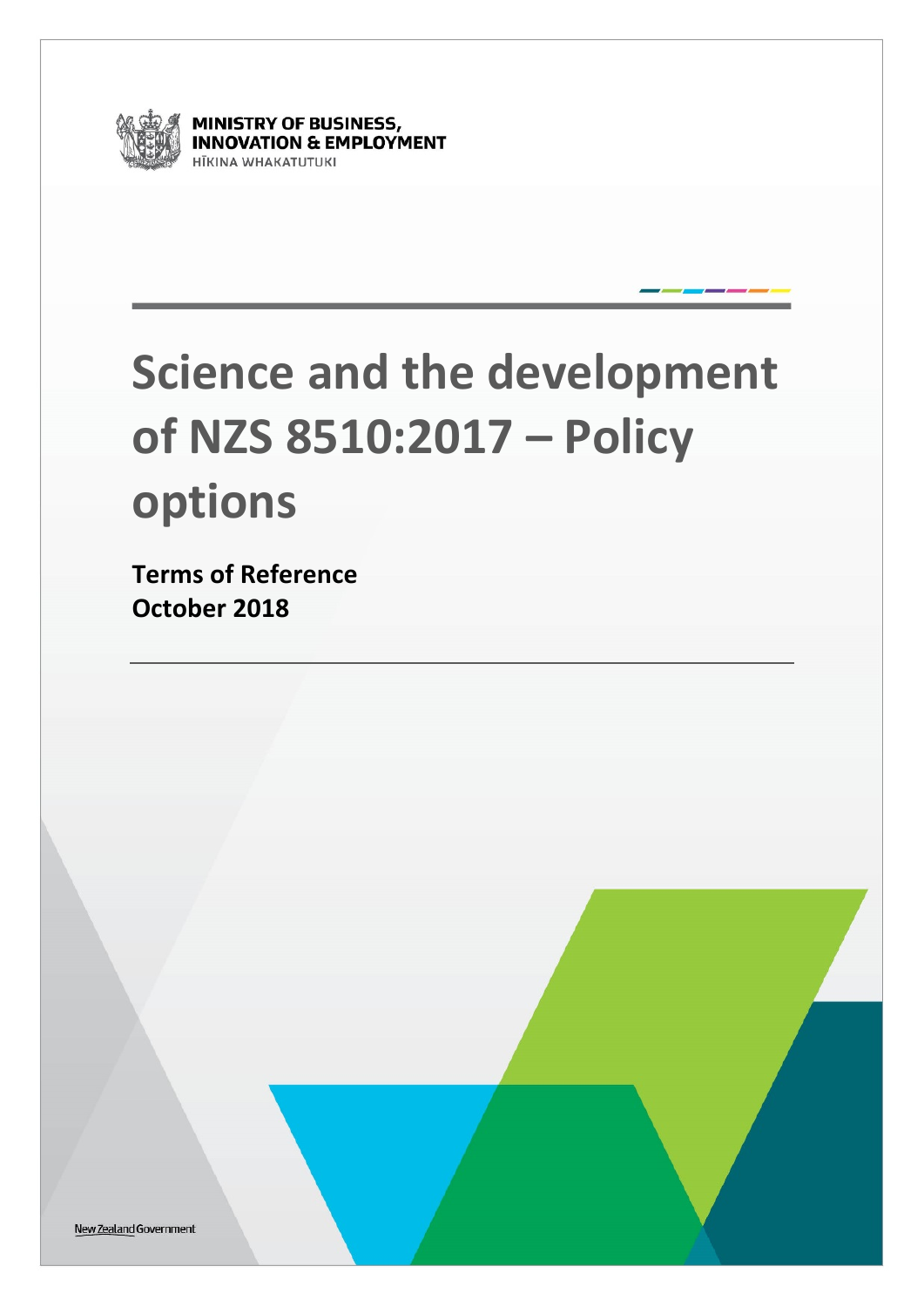## **1. Purpose**

These Terms of Reference (ToR) set the parameters of the development of policy options for the Minister of Commerce and Consumer Affairs (the Minister) to consider in relation to:

- better scientific input to inform the development of New Zealand Standards
- how standards development committees are formed
- how conflicts of interest are managed on standards development committees
- better guidance on consensus decision making procedures
- the process to revise, amend, or develop new standards

The Minister has asked the Prime Minister's Chief Science Advisor (PMCSA) to work jointly with the Ministry of Business, Innovation, and Employment (MBIE) on the science-focussed elements of this work.

This work is forward-looking and is meant to learn from the development of and response to NZS 8510:2017 *Testing and decontamination of methamphetamine-contaminated properties* and embed those lessons in the policy and processes for the development of future New Zealand Standards.

# **2. Background**

From 2010 until 2017 there was no standard regarding methamphetamine (meth) contamination of residential properties, although the Ministry of Health had their 2010 guidelines for the remediation of clandestine meth labs. These guidelines indicated that  $0.5\mu$ g/100cm<sup>2</sup> was an appropriate threshold to trigger decontamination of properties used as meth labs.

In October 2016, commissioned by the Ministry of Health, the Institute of Environmental Science and Research (ESR) published a risk-based review of the 2010 Ministry of Health Guidelines and concluded three different levels ( $2\mu$ g/100cm<sup>2</sup>, 1.5  $\mu$ g/100cm<sup>2</sup>, and 0.5 μg/100cm<sup>2</sup>) were appropriate thresholds for properties not known to be former meth labs without and with carpet, and properties known to be former meth labs, respectively.

In June 2017 the new standard (NZS 8510:2017) was set at  $1.5 \mu$ g/100cm<sup>2</sup>. This did not distinguish between former meth labs or scenes of consumption.

On 29 May 2018, the Office of the PMCSA published the report *Methamphetamine contamination in residential properties: Exposures, risk levels, and interpretation of standards*. Following a meeting with the Minister of Commerce and Consumer Affairs, Sir Peter Gluckman wrote the Minister a letter with further detail of his concerns.

On 5 July 2018, MBIE appointed Peter Castle of Clifton Chambers to undertake a review of the process followed to develop NZS 8510:2017. Mr Castle found that the standard was not improperly influenced by any particular interests or views on the standards development committee, and was largely developed in line with the Standards and Accreditation Act 2015 (with recommended improvements noted by Mr Castle).

On 20 September 2018, Housing New Zealand released a report in response to the PMCSA's report. This set the threshold to trigger for decontamination at  $15 \mu$ g/100cm<sup>2</sup>. The presence of meth contamination will not result in eviction without relocation unless there is good reason to believe the tenant in question has been manufacturing meth.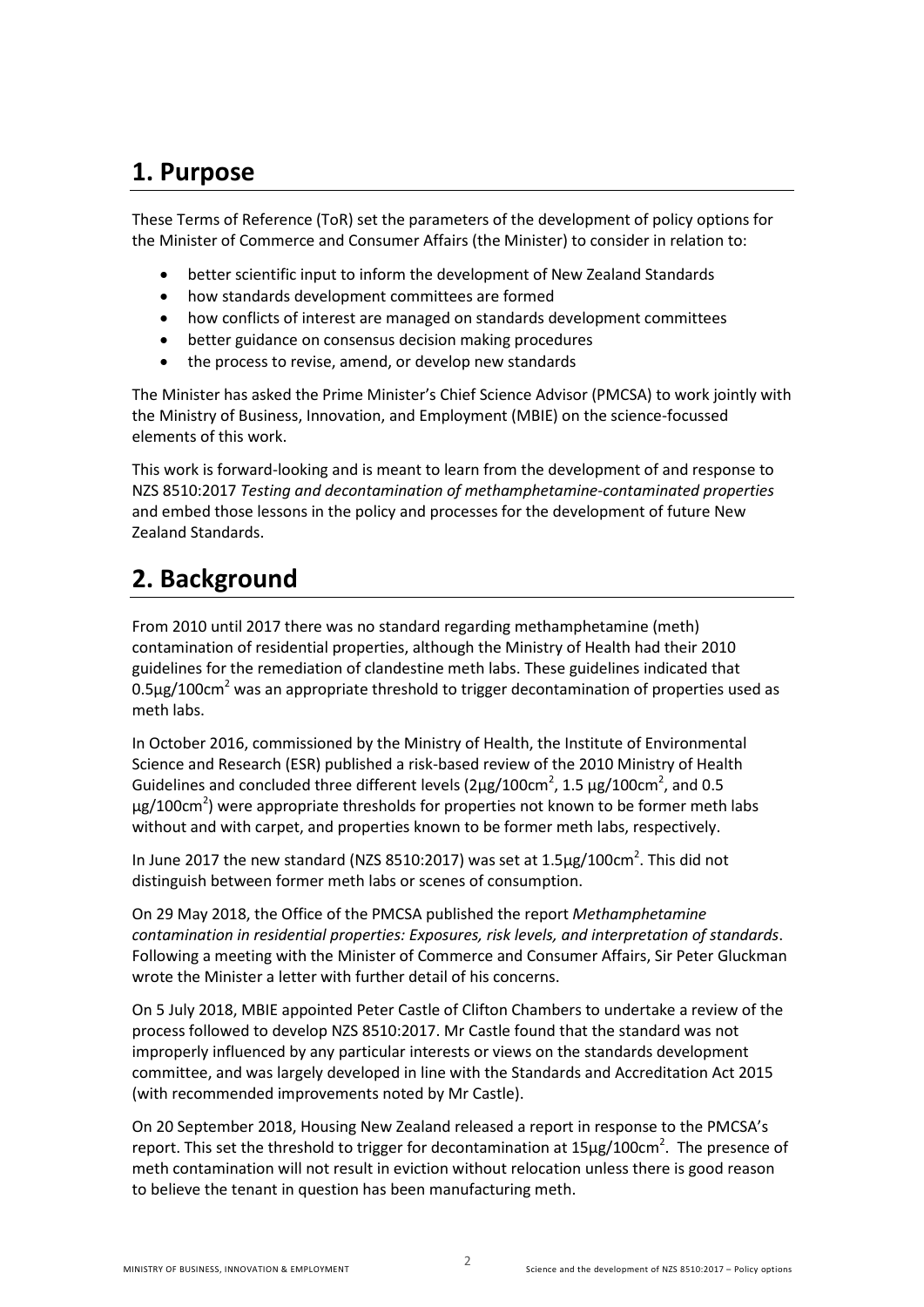# **3. Objectives**

The overarching objective of this project is to address the Minister's broader concerns about the development of standards in an environment where there is uncertainty about the use of science in standard-setting, such as NZS 8510:2017. To ensure continuing confidence in the standards development process, this project will consider:

#### **a. Better scientific input to inform the development of New Zealand Standards**

The Gluckman Report noted that there was an absence of clear scientific and health information during the development of NZS 8510:2017. The advice will seek to offer options into how to accommodate unsettled science or new scientific evidence as it becomes available.

#### **b. Balanced representation on standards development committees**

Standards development committees are required to have a balanced representation of relevant stakeholder interests and the members of the committee should have the relevant skills, knowledge and experience. The advice will describe recent work by Standards New Zealand to assist achieving this balance and propose any improvements.

#### **c. How conflicts of interest are managed on standards development committees**

The report by Peter Castle noted issues about communicating conflicts of interests, declared by committee members, to the Chair of standards development committees. Standards New Zealand has already made some changes in this area and the advice to the Minister will detail these changes and suggest additional options if relevant.

#### **d. Guidance on consensus decision making procedures**

The report by Peter Castle noted issues with guidance about achieving consensus within standards development committees. Standards New Zealand has already made some changes in this area and the advice to the Minister will detail these changes and suggest additional options if relevant.

#### **e. The process to revise, amend or develop new standards**

The advice to the Minister will describe potential options around revision of NZS 8510:2017 in light of the reports mentioned above and any other relevant new scientific evidence.

## **4. Scope and Role Clarity**

The scope of this project is to provide initial policy options to the Minister. There have been a number of reports (referred to above) that led to or have considered the development of NZS 8510:2017 and the work under this ToR is not meant to duplicate this work. The policy options are not limited by the provisions of the Standards and Accreditation Act 2015 and options that